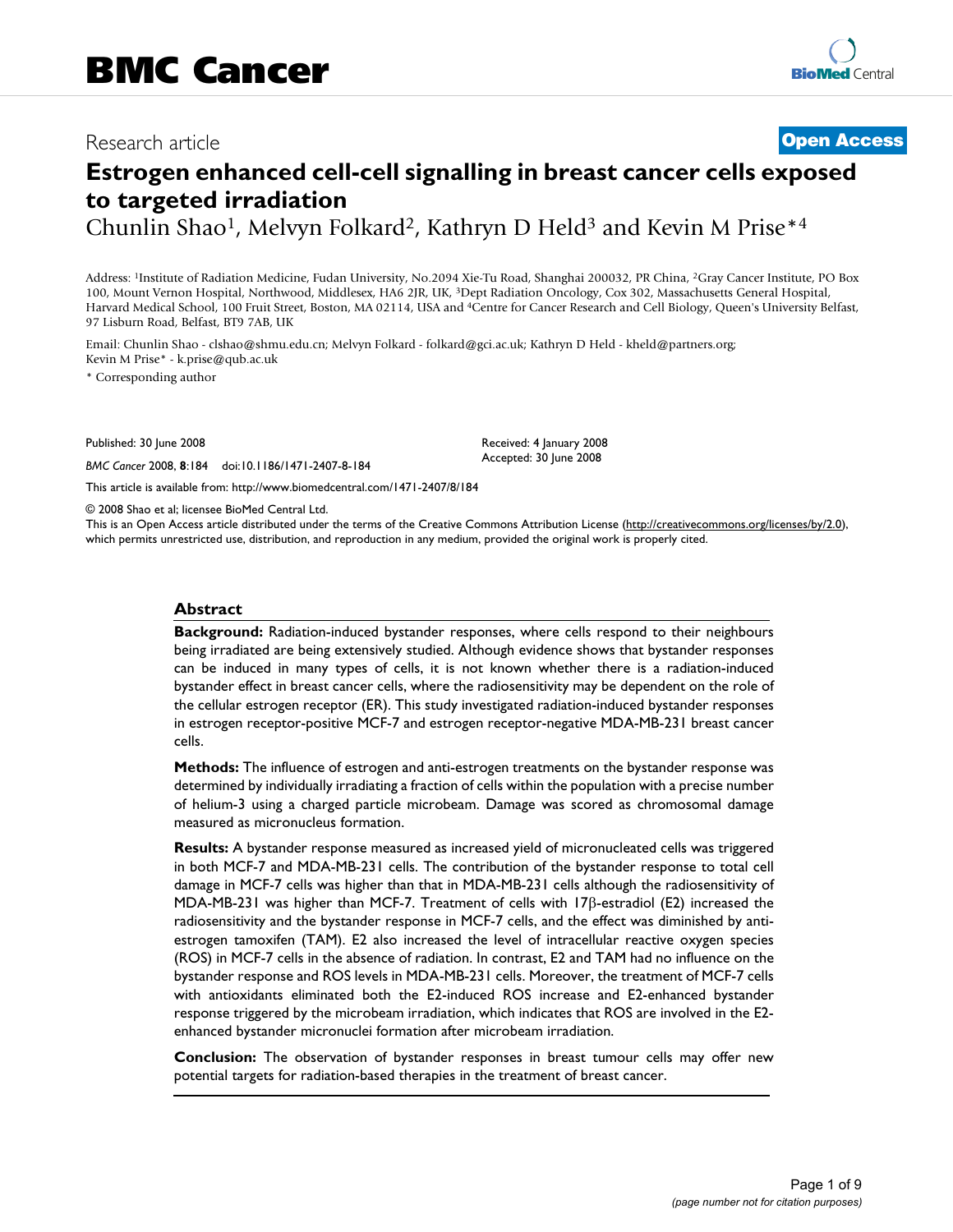### **Background**

The radiation-induced bystander effect is the appearance of a biological response in nonirradiated cells neighbouring irradiated cells [1]. The response has been demonstrated in cultured cells and tissues by using different irradiation approaches including low fluences of α-particles  $[2,3]$ ,  $\gamma$ -rays  $[4,5]$ , heavy ions  $[6,7]$ , and targeted microbeams which allow cells to be individually irradiated through either the nucleus or cytoplasm [8-10]. Many endpoints have been reported for the bystander responses, including DNA damage markers [11,12] cell death [13], increases in sister chromatid exchanges [14,15], micronuclei [11,16,17], mutations [18,19] genomic instability [20,21], malignant transformation [22,23] and gene expression [24].

Recently, we have found that irradiation through the cytoplasm of a cell has a similar probability of triggering a bystander response to that when the nucleus is directly irradiated [10,25]. However, the mechanisms underpinning the bystander effect are still unclear, although cell-tocell communication [26-28] and several signaling factors such as cytokines [29], reactive oxygen species (ROS) [30,31] and nitric oxide (NO) [32,33] have been identified as playing roles. These findings may be of particular importance for exposures at environmentally relevant low doses where cells at risk are traversed by only single tracks of radiation at any one time [34]. Bystander responses may also be relevant to the therapeutic use of radiation because a mechanistic understanding of the effects may lead to approaches to enhance bystander responses in tumours and also possibly to protect surrounding normal tissues.

Although evidence shows that bystander responses can be induced in many types of cells, it is not known whether there is a radiation-induced bystander effect in breast cancer cells, where the radiosensitivity may be dependent on the role of the cellular estrogen receptor (ER)[35]. Estrogens and anti-estrogens are important components of breast cancer development and treatment. The experimental data are contradictory as to whether estrogens and antiestrogens alter the radiation response of breast cancer cells. It has been reported that 17β-estradiol (E2) prevents radiation-induced apoptosis of ER-positive MCF-7 breast cancer cells, probably mediated through the plasma membrane ER [36]. However, a number of studies have indicated that estradiol treatment increases the radiosensitivity of MCF-7 cells [37-39]. Conversely, treatment with the anti-estrogen, tamoxifen reduces or does not alter the radiosensitivity of MCF-7 cells [37,40], although it has no effect on radiosensitivity of ER-negative MDA-MB-231 breast cancer cells [41]. However, none of these studies have considered the response of breast cells

and their modulation by estradiols and anti-estradiols after low dose radiation exposure.

In the present work, we used a charged particle microbeam to deliver exact numbers of helium ions through the nuclei of restricted numbers of MCF-7 and MDA-MB-231 breast cancer cells. We found that radiation-induced bystander responses were generated in both cell lines and that treatment with E2 and/or tamoxifen influenced the bystander response through a ROS-mediated pathway in only MCF-7 cells but not in MDA-MB-231 cells.

#### **Methods**

#### *Cell culture and treatments*

ER-positive MCF-7 and ER-negative MDA-MB-231 breast cancer cells (obtained from Cancer Research UK) were cultured in DMEM medium supplemented with 10% (v/ v) foetal calf serum (FCS), 2 mM L-glutamine, 100 units/ ml penicillin, and 100 μg/ml of streptomycin. Cells were grown in a humidified atmosphere with 5%  $CO<sub>2</sub>$  in air at 37°C. One day prior to microbeam irradiation, plateau phase cells were seeded at a low density in a φ5 mm central area of the specially designed microbeam dish consisting of a 3 μm thick Mylar film base [42]. The region prepared for cell seeding had been pre-treated with 1.7 μg/ cm2 Cell-Tak adhesive (Collaborative Biomedical Products, Bedford, MA, USA). One hour after cell seeding, 2 ml of medium was added into the microbeam dish. In some experiments, cells were treated 24 h before and after microbeam irradiation with 10 nM 17-β estradiol (E2), 50 nM tamoxifen (TAM), 150 U/ml of the antioxidants superoxide dismutase (SOD) and catalase (CAT), or the combination of E2 with either TAM or antioxidants (all from Sigma, Poole, Dorset, UK). The concentration of E2 utilized for this study was within the range of physiological concentrations which could saturate the ER. TAM with a concentration of 5-fold excess was used to displace E2 from its receptor. These concentrations were also widely applied in other studies [37,43].

#### *Microbeam irradiation*

The Gray Cancer Institute microbeam system was used for this study and details of the experimental set-up have been described elsewhere [42,44]. To enable individual nuclei to be identified by the microbeam imaging system, the fully-attached cells were stained with 0.2 μg/ml Hoechst 33342 for 1 hr prior to irradiation. Excess stain was removed by washing the cells with serum free medium containing 10 mM HEPES before irradiation, and cells were maintained in this medium during microbeam irradiation. Typically,  $1200 \pm 50$  (mean  $\pm$  SE) individual cells in total were scanned in the microbeam dish just before irradiation. A fraction of cells, from 1% to 100% of the cells in the population, were individually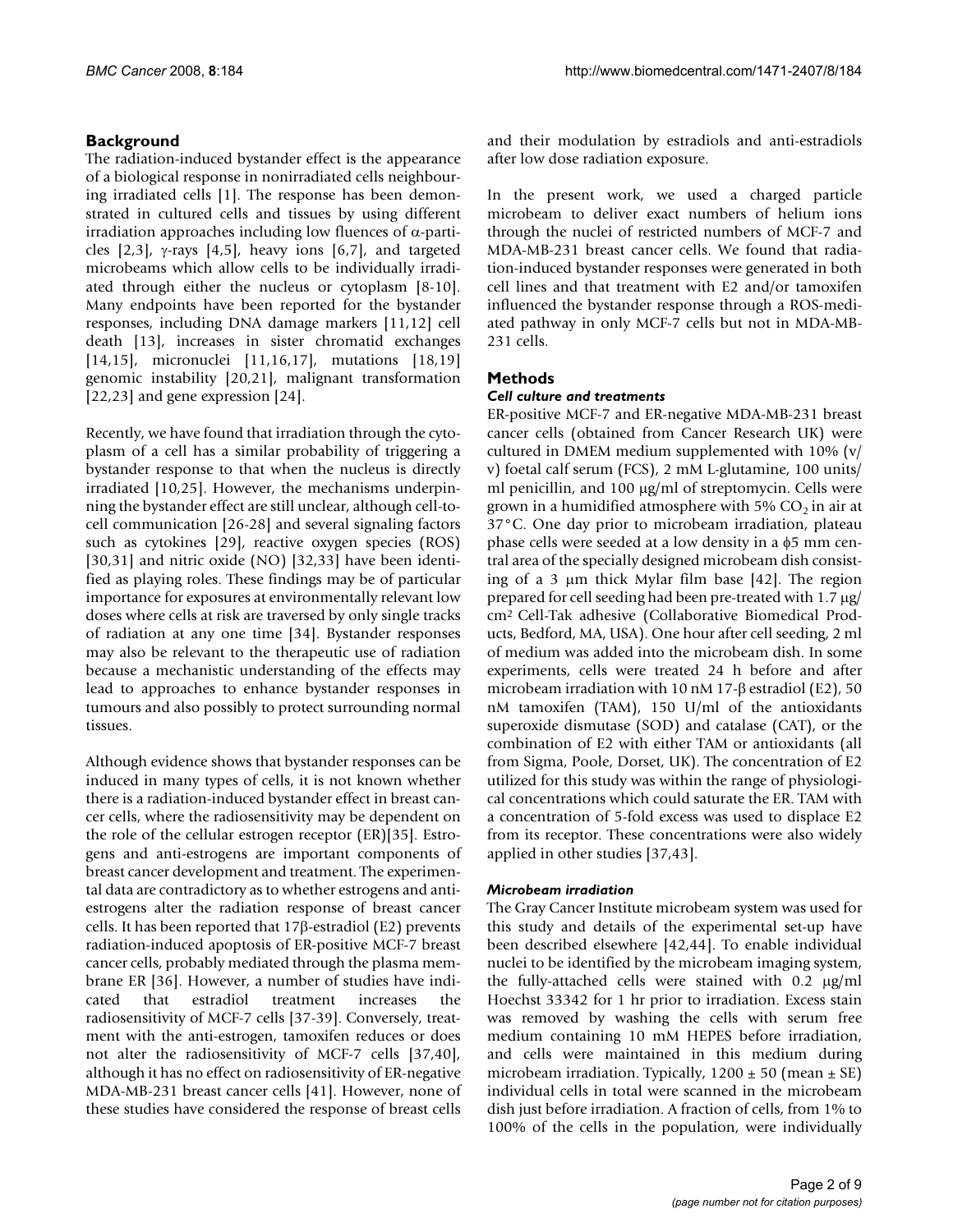irradiated through the center of the nucleus with a precise number of helium-3 ions (3He2+) with an LET of 100 keV/ μm. Using these ions, 99% of cell nuclei could be precisely targeted with an accuracy of  $\pm$  2 µm. Immediately after irradiation, the culture medium was replaced with 2 ml of complete medium with or without drugs and incubation continued until treatment for micronucleus analysis.

#### *Micronucleus assay*

The cytokinesis block technique was used to assay for micronuclei (MN) *in situ*. 24 h after irradiation, the culture medium in the microbeam dishes was replaced with medium containing 1 μg/ml cytochalasin-B. The cells were incubated for a further 48 h then fixed with methanol: acetic acid (9:1 (v/v)) for 20 min. After air-drying, cells were stained with 10 μg/ml acridine orange plus 10 μg/ml Hoechst 33342 for 5 min. This Hoechst treatment enhanced visualisation of both nucleus and micronucleus. MN were scored in binucleated (BN) cells and classified according to the criteria of [45]. The MN yield,  $Y_{MN}$ , was calculated as the ratio of the number of MN to the number of scored BN cells.

#### *ROS assay*

To investigate the possible role of ROS in the E2-induced effect, 2 × 105MCF-7 or MDA-MB-231 cells were treated with 10 nM E2 or E2 plus 150 U/ml SOD and CAT for 24 h. Then, the intracellular ROS level in the cells was measured *in situ* by using 5',6'-chloromethyl-2',7'-dichlorodihydro-fluorescein diacetate (CM-H<sub>2</sub>DCFDA, Molecular Probes Inc.). Briefly, cells were treated with 3.5 μM CM- $H<sub>2</sub>DCFDA$  for 20 min at 37 $^{\circ}$ C and then washed with FCS free medium for 15 min. The fluorescence images of at least 100 randomly selected cells per dish were captured using a 3 CCD cooled colour camera (Photonic Science Ltd, East Sussex, UK) attached to a fluorescence microscope (Zeiss Axioskop). The exposure conditions were standardised to allow quantitative comparisons of the relative fluorescence intensity of the cells between groups.

#### *Statistical analysis*

Statistical analysis was done on the means of the data obtained from at least three independent experiments. Two replicates were counted for each experimental point in each experiment to determine the micronucleus yield. All results are presented as means  $\pm$  SE. Significance was assessed using the Student's t-test at *P* < 0.05.

#### **Results**

#### *Radiation induced bystander effect*

When a fraction of either MCF-7 or MDA-MB-231 cells within a population were individually targeted through their nuclei with a precise number of helium particles, MN were induced. The yields of MN in the targeted populations increased non-linearly with the fraction of irradiated cells (Fig. 1). When 100% of cells were irradiated with 1 or 5<sup>3</sup>He<sup>2+</sup> particles, the yield of radiation-induced MN in the MDA-MB-231 cells was higher than that in the MCF-7 cells, indicating that the MDA-MB-231 cells have a higher radiosensitivity than MCF-7 cells. In contrast, it was calculated from the data in Fig. 1 that, when 12 cells (1% of the population) were individually targeted with 1 He2+ particle, although not every targeted cell leads to the production of a MN, MN were still observed in an additional 33 MCF-7 cells or 29 MDA-MB-231 above background which provides clear evidence that MN are produced in non-targeted bystander cells at a similar level in both cell lines.



#### Figure 1

**Radiation-induced MN formation in breast cancer cells**. Different fractions of cells within the populations of MCF-7 **(A)** and MDA-MB-231 **(B)** were individually irradiated with  $1$  or  $5$  <sup>3</sup>He<sup>2+</sup> particles, respectively.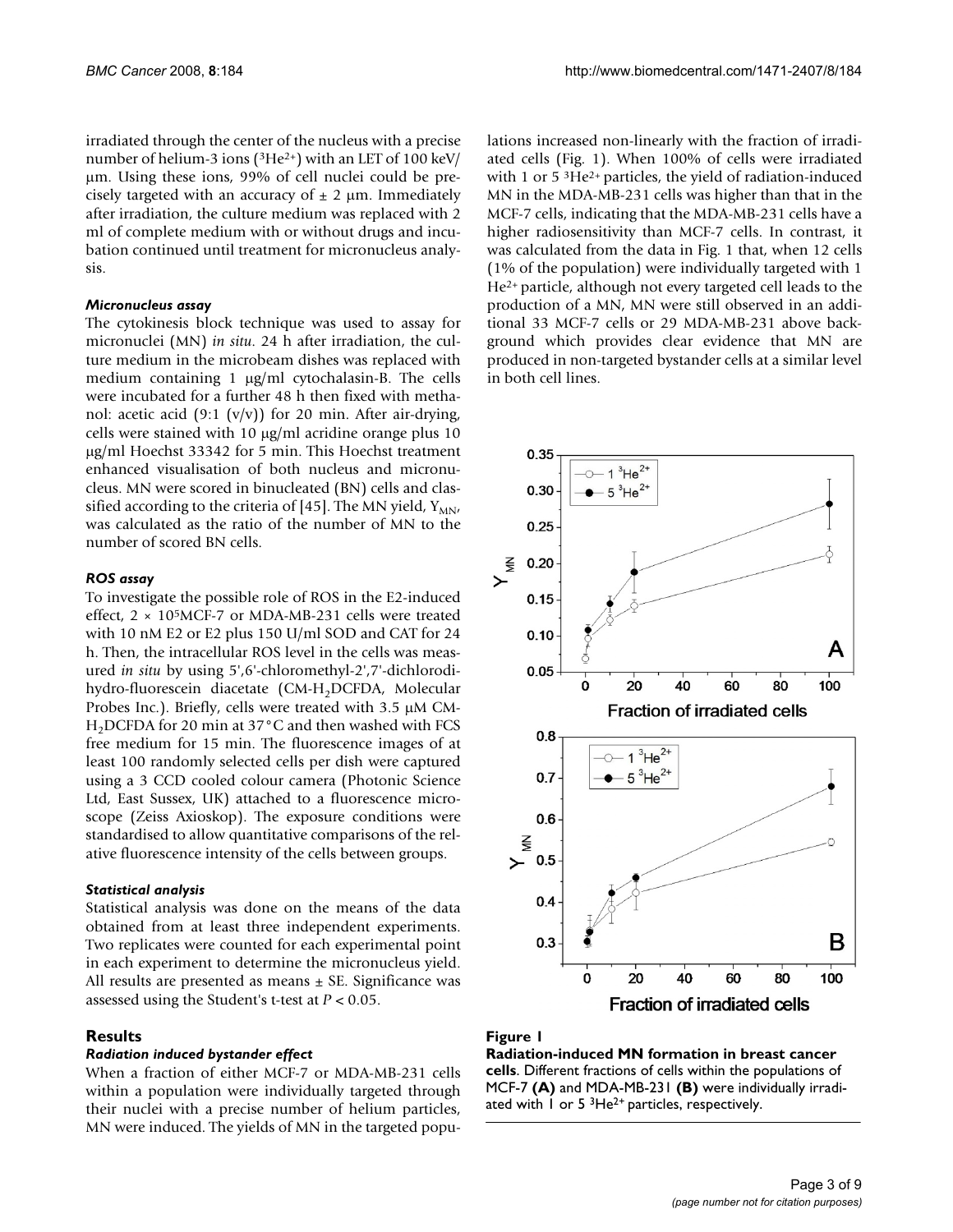If no bystander effect occurred in the population where 100% of cells were targeted individually, the yields of MN when only a fraction of the cells were irradiated can be mathematically predicted. This uses the MN yield when 100% of cells were irradiated by the method described previously [32] and the yields are listed in Table 1. In comparison to the data in Fig. 1, the predicted MN yields are smaller than the measured values for both the MCF-7 and MDA-MB-231 cell lines. The difference in yield of MN between the measured value and the predicted value is defined as the yield of bystander MN (see Table 1). In general, the bystander MN yield increased with the fraction of irradiated cells and with the radiation dose (number of particles delivered to the targeted cells). In addition, although the bystander MN yield in MBA-MD-231 cells was higher than that of MCF-7 cells, the bystander MN as a percentage of the total MN in the MDA-MB-231 population was less than that of MCF-7 cells. For example, when 1 to 20% of cells in a population are irradiated with 1 or 5 3He2+ particles, the bystander MN as a percentage of the total MN ranges from 5.8% to 18.9% for the MDA-MB-231 cells, and from 27.1% to 40.1% for the MCF-7 cells. Therefore, MCF-7 cells are more effective in generating a bystander response than MDA-MB-231 cells, which is in contrast to the differences in radiosensitivity between the two cell lines.

#### *Influence of E2 and TAM on the bystander response*

E2 is an important factor involved in breast cancer development. To investigate whether E2 can influence the radiation-induced bystander effect, we treated cells with E2 for 24 h before irradiation and afterwards until assayed for MN. Results are illustrated in Fig. 2 where a fraction of either MCF-7 or MDA-MB-231 cells were individually irradiated with  $5 \frac{3}{1}$  Particles. The E2 treatment itself significantly increased the MN background in MCF-7 cells (*P* < 0.05) but not in MDA-MB-231 cells, which is in agreement with a previous report that E2 increases the formation of MN in ER-positive MCF-7 cells [46]. When 100% of the cells were irradiated, E2 also increased the production of MN in MCF-7 cells and this increase is larger than the E2-enhanced MN background (Fig. 2A). However, E2

had no influence on MDA-MB-231 cells (Fig. 2B). Therefore, E2 increases the radiosensitivity of MCF-7 cells but not MDA-MB-231 cells.

Interestingly, the MN yield was also increased by E2 treatment when 1% or 10% of cells in the MCF-7 population were irradiated. According to the MN yield when 100% of cells were irradiated in the presence of E2, the predicted yield of MN, assuming no bystander effect occurred in the fraction-irradiated population, and the yield of bystander MN in the E2-treated MCF-7 cells were calculated and are listed in Table 2.

Comparing the data in table 2 with those in table 1, it is seen that treatment of MCF-7 cells with E2 increased the yield of bystander MN when 1% or 10% of the cells were individually irradiated with 1 or  $5 \frac{3}{1}$ He<sup>2+</sup> particles. For example, when 1% of cells were irradiated with 1 3He2+ particle, E2 increased the bystander MN yield from 0.0262 to 0.0347. This E2-enhanced bystander response could result from the E2-enhanced radiosensitivity of MCF-7 cells.

Figure 2 also illustrates that when the cells were treated with TAM to compete for ER with E2, both radiosensitivity and the radiation-induced bystander effect on MCF-7 cells were diminished to the levels in the absence of E2 treatment. In addition, treatment of cells with TAM plus E2 did not show any influence on radiation damage to MDA-MB-231 cells. Treatment with TAM alone had no influence on the radiosensitivity of either cell line (data not shown).

#### *ROS contributes to the E2-enhanced radiation effect in MCF-7 cells*

To investigate the signaling factors involved in the E2 enhanced cellular damage in MCF-7 cells, we measured the levels of intracellular ROS in cells with or without E2 treatment. Fig. 3 illustrates that, when MCF-7 cells were treated with 10 nM E2 for 24 h, the levels of ROS increased 1.17 fold relative to controls. When SOD and CAT were present during E2 treatment, the level of ROS in MCF-7 cells was decreased to 93% of the control. In the

**Table 1: The predicted yield of MN and the measured yield of bystander MN.**

|                              | MCF-7 cells             |                           |                                              |                                              | MDA-MB-231 cells          |                         |                                             |                                             |
|------------------------------|-------------------------|---------------------------|----------------------------------------------|----------------------------------------------|---------------------------|-------------------------|---------------------------------------------|---------------------------------------------|
|                              |                         | Predicted Y <sub>MN</sub> |                                              | Bystander Y <sub>MN</sub>                    | Predicted Y <sub>MN</sub> |                         |                                             | Bystander Y <sub>MN</sub>                   |
| Fraction of irradiated cells | $3He^{2+}$              | $53He^{2+}$               | $13He^{2+}$                                  | $53He^{2+}$                                  | $3He^{2+}$                | $53He^{2+}$             | $13He^{2+}$                                 | $53He^{2+}$                                 |
| 1%<br>10%<br>20%             | 0.071<br>0.084<br>0.098 | 0.071<br>0.091<br>0.11    | 0.026(27.1%)<br>0.039(31.9%)<br>0.044(31.0%) | 0.037(34.3%)<br>0.054(37.5%)<br>0.077(40.1%) | 0.308<br>0.330<br>0.354   | 0.309<br>0.343<br>0.380 | 0.024(7.2%)<br>0.054(14.0%)<br>0.069(16.4%) | 0.019(5.8%)<br>0.080(18.9%)<br>0.080(17.4%) |

A fraction of cells within the MCF-7 and MDA-MB-231 populations were individually irradiated with a precise number of 3He2+ particles. Data in parentheses are the bystander MN as a percentage of total MN.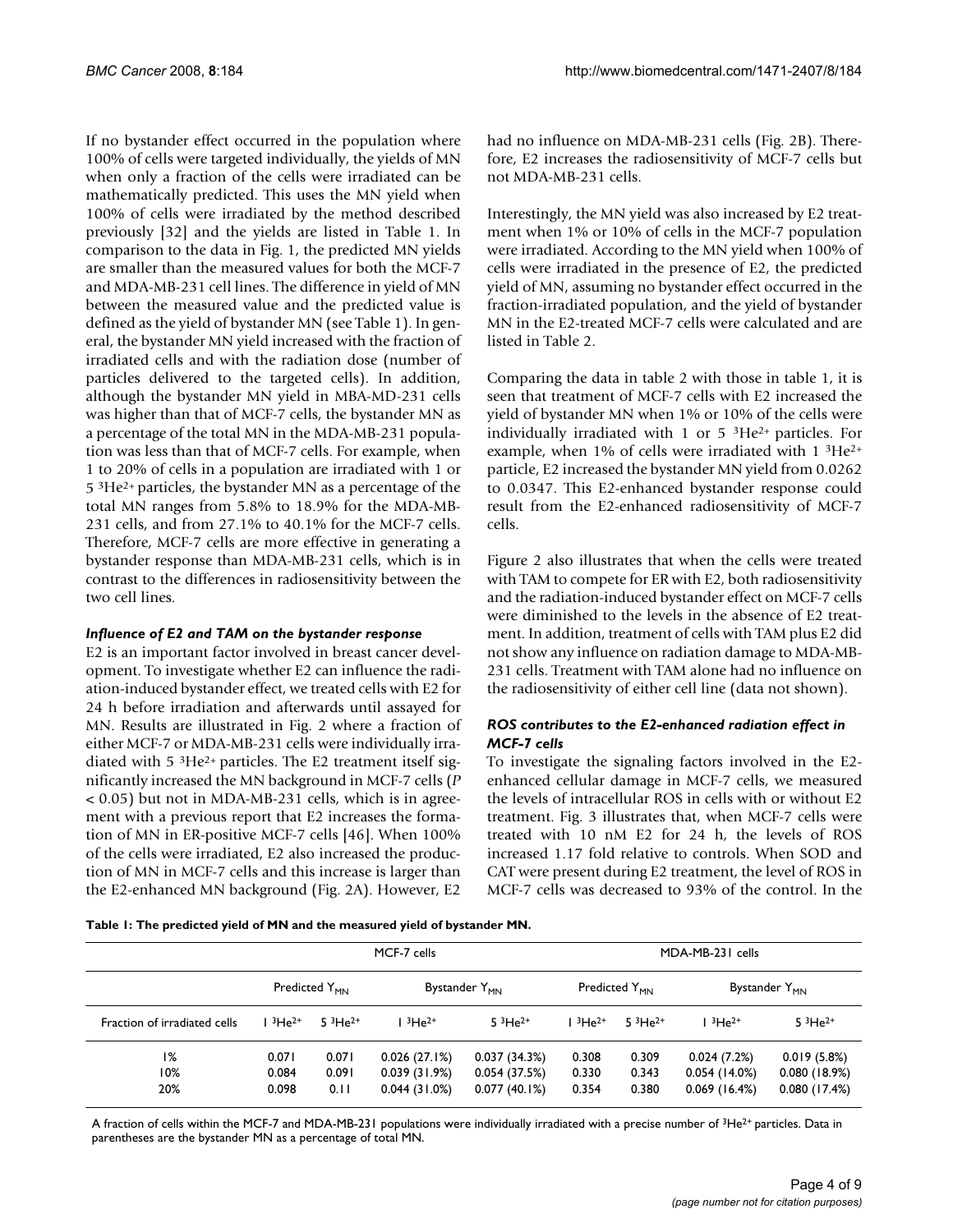

cells were individually irradiated with  $5<sup>3</sup>He<sup>2+</sup>$  particles without or with pre-treatment with E2 or E2+TAM (\*, *P* < 0.05 compared to the MN yield without E2 treatment).

ER-negative MDA-MB-231 cells, E2 treatment had no influence on the levels of ROS although treatment with antioxidants decreased the intracellular levels of ROS (not significant).

To investigate whether the E2-induced ROS contributes to the radiation-induced bystander response, we measured the yield of MN in the fraction-irradiated MCF-7 population treated with SOD and CAT antioxidants in the presence of E2. Results are shown in Fig. 4 where 10% and 100% of MCF-7 cells were individually irradiated with 1 3He2+ particle. The antioxidant treatment eliminated the E2-enhanced MN background, which corresponds to the result in Fig. 3 and hence confirms that ROS are the source of E2-induced MN in MCF-7 cells. Importantly, when 100% of MCF-7 cells were irradiated, the antioxidant treatment not only diminished E2-enhanced MN formation but reduced the MN to a very low level, which indicates that ROS contribute to the DNA damage induced by direct radiation. From the measured MN yields when 100% of the cells were irradiated with antioxidant treatment, we calculated the predicted MN yield assuming no bystander effect occurred when 10% of cells were irradiated and found that this matched the actual MN yield (Fig. 4). Accordingly, ROS not only contribute to the direct radiation-induced cellular damage but are also involved in the E2-enhanced bystander response of MN induction in MCF-7 cells.

### **Discussion**

This study finds that, when a fraction of cells are precisely irradiated with a counted number of 3He2+ particles, the bystander response, measured as an increased yield of MN, can be produced in both non-irradiated MCF-7 and MDA-MB-231 cells, independent of ER status. Radiationinduced signalling factors could contribute to these bystander responses. For example, it has been reported that the conditioned medium from irradiated MCF-7 or MDA-MB-231 cells contained twofold more TGF-β1 than that from nonirradiated cells [47]. Also significant evidence for the role of paracrine signalling in response to radiation exposure has been reported (See [48]for a review). Our previous studies have shown that TGF-β1 is an important t bystander signaling factor which can further raise the level of intracellular ROS and NO and then cause DNA damage [49,50].

Interestingly, the contribution of the bystander response to cellular damage in ER-positive MCF-7 cells was higher than that in ER-negative MDA-MB-231 cells. Moreover, treatment of cells with E2 increases the radiation-induced bystander damage in the ER-positive MCF-7 cells but not in the ER-negative MDA-MB-231 cells, and this E2 enhanced bystander response in MCF-7 cells can be reversed by tamoxifen, an anti-estrogen reagent.

The effects of E2 on breast cancer cells are complicated and sometimes inconsistent. It has been reported that E2 acts as both a growth factor and a survival factor for breast cancer cells and prevents cell death from apoptosis [36]. However, E2 is a carcinogen and can induce multiple forms of DNA damage such as single strand breaks, chromosome aberrations, and gene mutations [51]. We find here that the effect of E2 on DNA damage is dependent on the ER status of the cells. E2 can induce MN in ER-positive MCF-7 cells but not in ER-negative MDA-MB-231 cells, which is in agreement with other studies [46,52]. Fisher *et al.* suggested that the E2-induced formation of MN was not due to the chromosome damaging activity of estradiol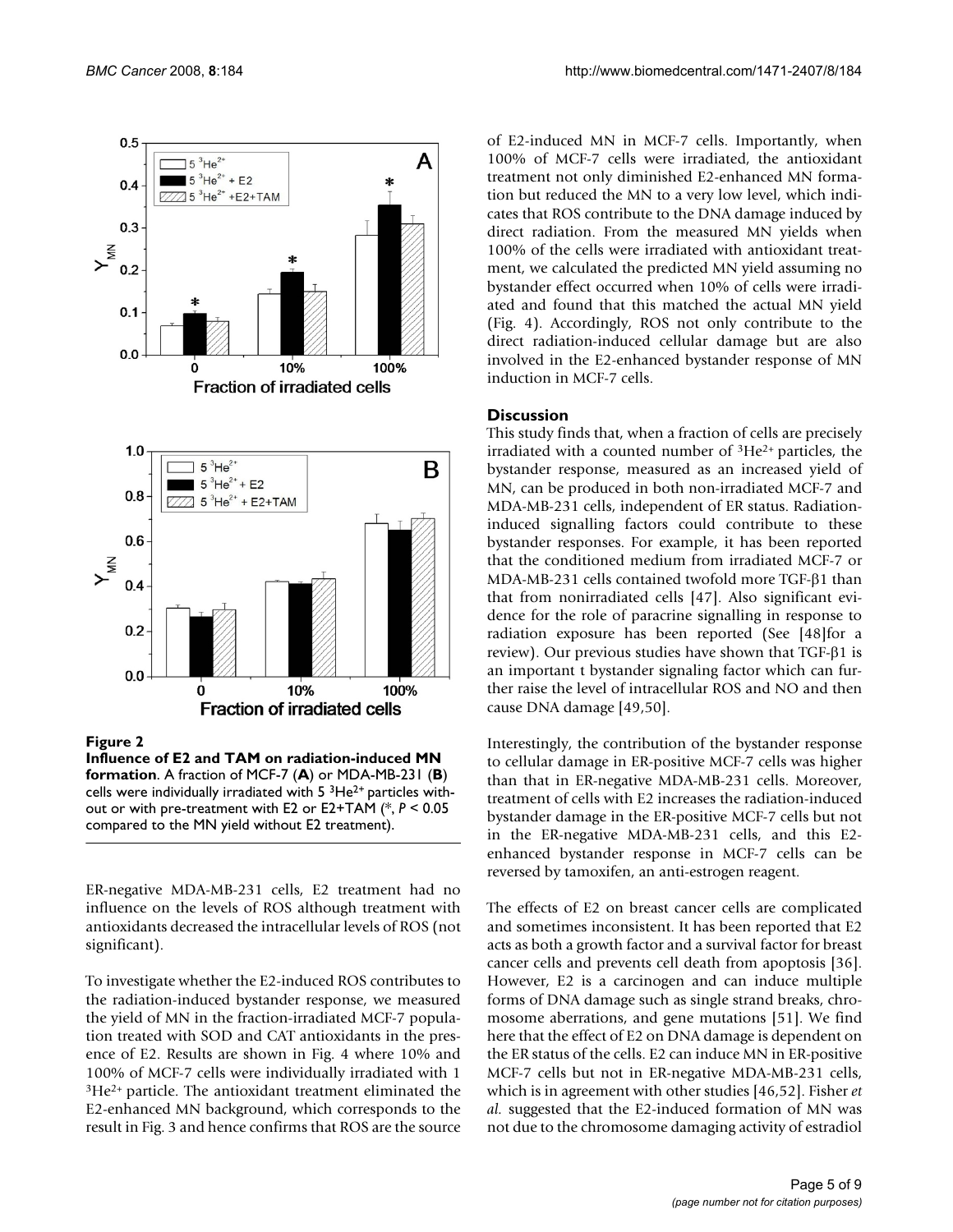| Fraction of irradiated cells |             | Predicted Y <sub>MN</sub> |              | Bystander Y <sub>MN</sub> |
|------------------------------|-------------|---------------------------|--------------|---------------------------|
|                              | $13He^{2+}$ | $53He^{2+}$               | $13He^{2+}$  | $53He^{2+}$               |
| 1%                           | 0.010       | 0.010                     | 0.035(25.8%) | 0.057(36.2%)              |
| 10%                          | 0.114       | 0.124                     | 0.067(37.1%) | 0.072(36.7%)              |

A fraction of cells within the population, which had been treated with E2 for 24 h, were individually irradiated with a precise number of  ${}^{3}$ He<sup>2+</sup> particles. Data in parentheses are the bystander MN as a percentage of total MN.

but to stimulation of MCF-7 proliferation. For our experiment, the cells were seeded on dishes pre-treated with Cell-Tak so that the cell plating efficiency was  $\sim$ 100%; shortly after irradiation, the cell growth was blocked by cytochalasin-B. Under these conditions, we did not find that the cell proliferation was increased by E2. Thus, E2 induced MN in MCF-7 cells reported here could not result from increased cell proliferation but is generated from the cytotoxic effect of E2.

Direct evidence in the present study shows that E2 induced responses of ROS and MN induction are ERdependent. Also, the ROS produced contribute to E2 induced DNA damage in MCF-7 cells since this damage was reduced by antioxidants. It has been reported that several types of free radical-mediated DNA damage can be induced by estrogens and their metabolites. For instance, 8-hydroxyguanine, formed by hydroxyl radical reaction with guanine bases, is increased over control values in DNA of cells incubated with estradiol [53]. In fact, the



#### **Figure 3**

**Relative ROS levels**. MCF-7 cells and MDA-MB-231 cells were treated with E2 or the mixture of E2 and SOD plus CAT (\*, *P* < 0.01 compared to the control without E2 treatment).

genotoxic activity of E2 is thought to be tightly linked to an oxidative element probably involving an ER-mediated mechanism. At physiological concentrations of E2, an ERmediated pathway is more capable of inducing increases in ROS through the regulation of antioxidant genes [43]. E2 can be preferentially oxidised by cytochrome P-450 to produce 2-hydroxyestradiol that reacts with DNA and can be further oxidized to quinone acocmpanied by generation of ROS [54].

Moreover, we find that the E2-induced ROS contribute to the E2-enhanced radiosensitivity and bystander response of MCF-7 cells (Fig. 4). However, ROS may not be the only signalling factor involved in the bystander response because they can be produced in both irradiated and nonirradiated cells after E2-treatment. We have recently found that nitric oxide (NO) can be produced in irradiated MCF-7 cells. Even when only 1% of cells are targeted, the NO level in the whole cell population can be increased by 19% relative to controls (data not shown). One possibility is that ROS increases not only the E2-enhanced radiosensitivity of MCF-7 cells but also the cellular sensitivity to other toxic factors including NO and its downstream products induced by radiation so that the bystander response of cellular damage can be increased by the E2 treatment. As E2 is an essential factor for the development and growth of breast cancer cells, our finding that E2 increases the radiation-induced bystander effect may have relevance for the future development of radiationdependent therapies for breast cancer.

Bystander responses have also been observed in breast tumour cells after various chemical treatments. For example, using a co-culture approach, Chhipa and Bhat reported increased bystander cell killing in MCF-7 cells co-culutred with MDA-MB-231 cells which had been pretreated with 5-fluorouracil (5-FU) and this was mediated by the Fas/FasL system [55]. In another study pre-treatment of breast cells with paclitaxel, leads to increased ROS levels and this could produce increased cell killing in non paclitaxel treated bystander cells [56].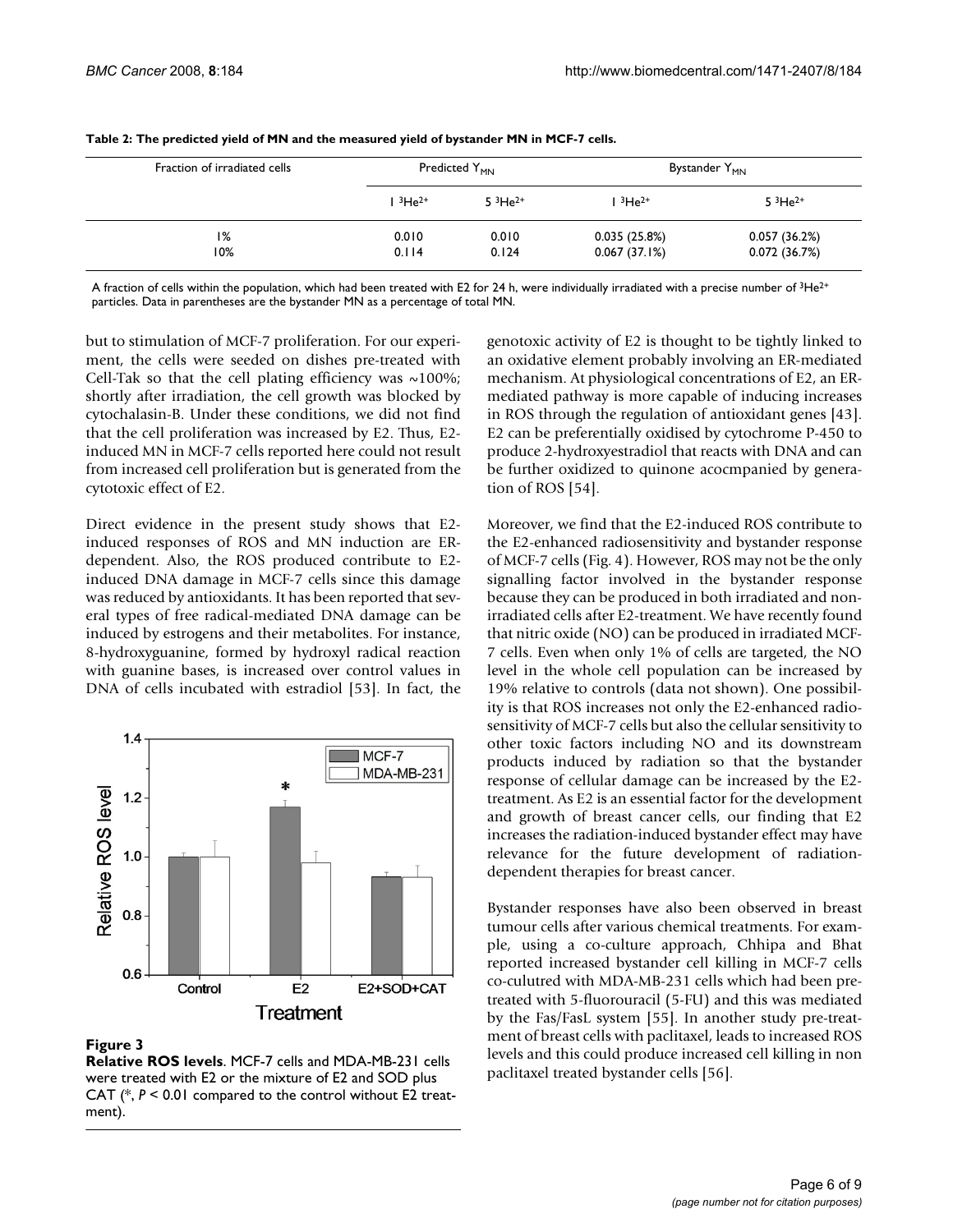

**Influence of E2 and antioxidants on formation of radiation-induced MN in MCF-7 cells**. A fraction of cells were individually irradiated with  $1 \frac{3}{1}$ He<sup>2+</sup> particle. The predicted yields of MN assuming no bystander effect were calculated from the yield of MN when 100% of cells were irradiated with antioxidant treatment (\*, *P* < 0.05 compared to the MN yield of MCF-7 cells without E2 treatment).

#### **Conclusion**

We report here evidence for radiation-induced bystander responses in breast tumour cells. In MCF-7 cells, the bystander response could be enhanced by treatment with E2 and quenched by the addition of TAM in an ROS dependent manner, neither of which modulated the bystander response in MDA-MD-231 cells. The observation of bystander responses in breast tumour cells may offer new potential targets for radiation-based therapies in the future.

#### **Abbreviations**

ROS: reactive oxygen species; E2: 17β-estradiol; ER: Estrogen receptor; TAM: Tamoxifen, NO: nitric oxide; MN: micronucleus; BN: binucleate.

#### **Competing interests**

The authors declare that they have no competing interests.

#### **Authors' contributions**

CS performed experiments, MF designed microbeam study, KDH and KMP designed study, analysed data. CS wrote the manuscript and KDH and KMP revised manuscript.

#### **Acknowledgements**

We thank Stuart Gilchrist and Bob Sunderland for assistance with irradiations using the Gray Cancer Institute Charged Particle Microbeam. This work was supported by Cancer Research UK [CUK] grant number C1513/ A7047, the Gray Cancer Institute, and partly by the Grant (No. 06PJ 14012) from the Science & Technology Commission of Shanghai Municipality.

#### **References**

- 1. Prise KM, Schettino G, Folkard M, Held KD: **[New insights on cell](http://www.ncbi.nlm.nih.gov/entrez/query.fcgi?cmd=Retrieve&db=PubMed&dopt=Abstract&list_uids=15992701) [death from radiation exposure.](http://www.ncbi.nlm.nih.gov/entrez/query.fcgi?cmd=Retrieve&db=PubMed&dopt=Abstract&list_uids=15992701)** *The lancet oncology* 2005, **6(7):**520-528.
- 2. Nagasawa H, Little JB: **[induction of sister chromatid exchanges](http://www.ncbi.nlm.nih.gov/entrez/query.fcgi?cmd=Retrieve&db=PubMed&dopt=Abstract&list_uids=1423287) [by extremely low doses of a-particles.](http://www.ncbi.nlm.nih.gov/entrez/query.fcgi?cmd=Retrieve&db=PubMed&dopt=Abstract&list_uids=1423287)** *Cancer Research* 1992, **52:**6394-6396.
- 3. Azzam El, de Toledo SM, Little |B: [Direct evidence for the partic](http://www.ncbi.nlm.nih.gov/entrez/query.fcgi?cmd=Retrieve&db=PubMed&dopt=Abstract&list_uids=11149936)**ipation of gap junction-mediated intercellular communica[tion in the transmission of damage signals from alpha](http://www.ncbi.nlm.nih.gov/entrez/query.fcgi?cmd=Retrieve&db=PubMed&dopt=Abstract&list_uids=11149936)  [particle irradiated to nonirradiated cells.](http://www.ncbi.nlm.nih.gov/entrez/query.fcgi?cmd=Retrieve&db=PubMed&dopt=Abstract&list_uids=11149936)** *Proceedings of the National Academy of Sciences of the United States of America* 2001, **98(2):**473-478.
- 4. Lyng FM, Seymour CB, Mothersill C: **[Production of a signal by](http://www.ncbi.nlm.nih.gov/entrez/query.fcgi?cmd=Retrieve&db=PubMed&dopt=Abstract&list_uids=11027437) [irradiated cells which leads to a response in unirradiated](http://www.ncbi.nlm.nih.gov/entrez/query.fcgi?cmd=Retrieve&db=PubMed&dopt=Abstract&list_uids=11027437) [cells characteristic of initiation of apoptosis.](http://www.ncbi.nlm.nih.gov/entrez/query.fcgi?cmd=Retrieve&db=PubMed&dopt=Abstract&list_uids=11027437)** *British Journal of Cancer* 2000, **83(9):**1223-1230.
- 5. Mothersill C, Seymour C: **[Medium from irradiated human epi](http://www.ncbi.nlm.nih.gov/entrez/query.fcgi?cmd=Retrieve&db=PubMed&dopt=Abstract&list_uids=9154145)[thelial cells but not human fibroblasts reduces the clono](http://www.ncbi.nlm.nih.gov/entrez/query.fcgi?cmd=Retrieve&db=PubMed&dopt=Abstract&list_uids=9154145)[genic survival of irradiated cells.](http://www.ncbi.nlm.nih.gov/entrez/query.fcgi?cmd=Retrieve&db=PubMed&dopt=Abstract&list_uids=9154145)** *International Journal of Radiation Biology* 1997, **71:**421-427.
- 6. Shao C, Furusawa Y, Aoki M, Matsumoto H, Ando K: **[Nitric oxide](http://www.ncbi.nlm.nih.gov/entrez/query.fcgi?cmd=Retrieve&db=PubMed&dopt=Abstract&list_uids=12428924)[mediated bystander effect induced by heavy-ions in human](http://www.ncbi.nlm.nih.gov/entrez/query.fcgi?cmd=Retrieve&db=PubMed&dopt=Abstract&list_uids=12428924) [salivary gland tumour cells.](http://www.ncbi.nlm.nih.gov/entrez/query.fcgi?cmd=Retrieve&db=PubMed&dopt=Abstract&list_uids=12428924)** *International Journal of Radiation Biology* 2002, **78(9):**837-844.
- 7. Shao C, Furusawa Y, Kobayashi Y, Funayama T, Wada S: **[Bystander](http://www.ncbi.nlm.nih.gov/entrez/query.fcgi?cmd=Retrieve&db=PubMed&dopt=Abstract&list_uids=12890695) [effect induced by counted high-LET particles in confluent](http://www.ncbi.nlm.nih.gov/entrez/query.fcgi?cmd=Retrieve&db=PubMed&dopt=Abstract&list_uids=12890695)**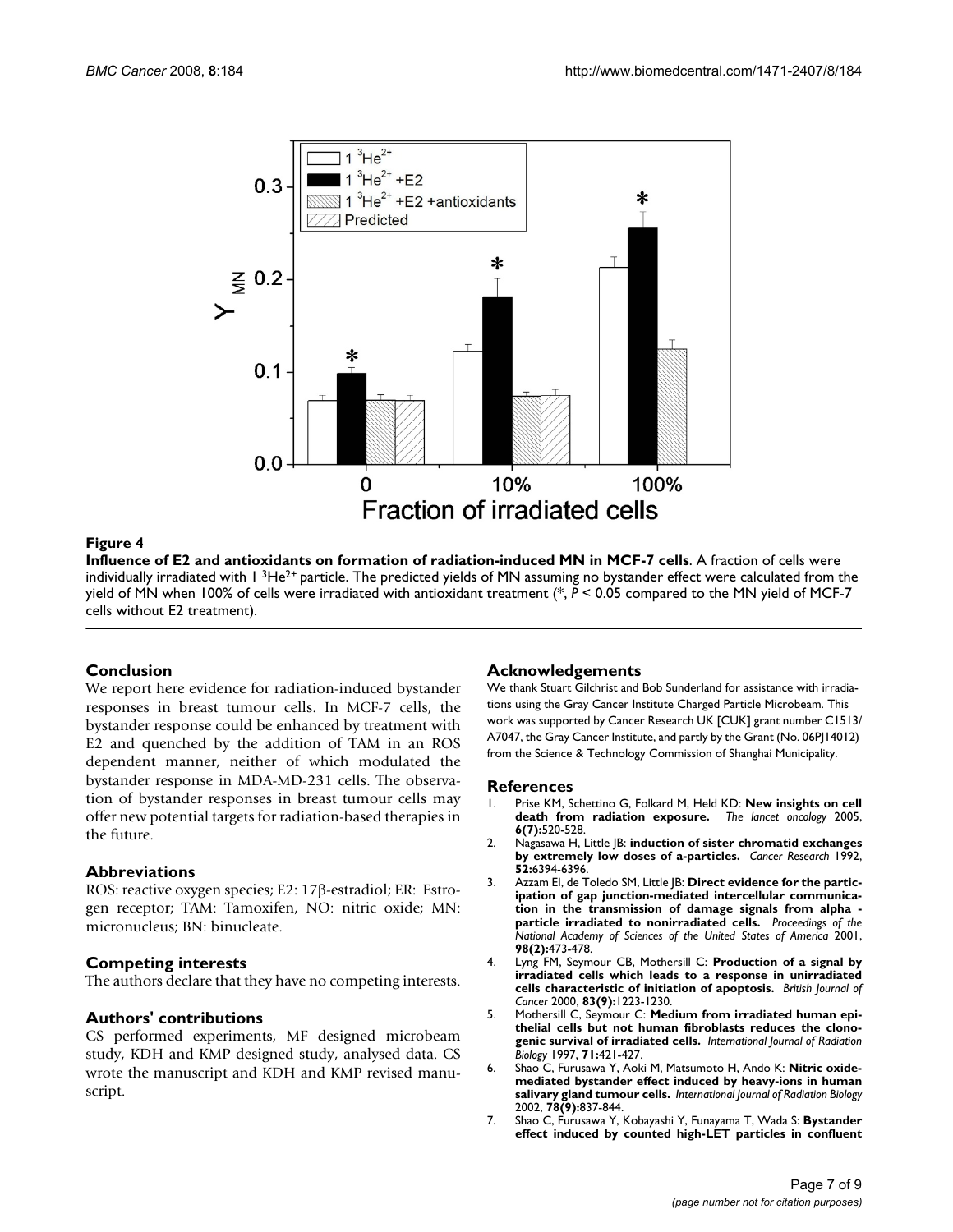**[human fibroblasts: a mechanistic study.](http://www.ncbi.nlm.nih.gov/entrez/query.fcgi?cmd=Retrieve&db=PubMed&dopt=Abstract&list_uids=12890695)** *FASEB Journal* 2003, **17(11):**1422-1427.

- 8. Zhou H, Randers-Pehrson G, Waldren CA, Vannais D, Hall EJ, Hei TK: **[Induction of a bystander mutagenic effect of alpha parti](http://www.ncbi.nlm.nih.gov/entrez/query.fcgi?cmd=Retrieve&db=PubMed&dopt=Abstract&list_uids=10681418)[cles in mammalian cells.](http://www.ncbi.nlm.nih.gov/entrez/query.fcgi?cmd=Retrieve&db=PubMed&dopt=Abstract&list_uids=10681418)** *Proceedings of the National Academy of Sciences of the United States of America* 2000, **97(5):**2099-2104.
- 9. Prise KM, Belyakov OV, Folkard M, Michael BD: **[Studies of](http://www.ncbi.nlm.nih.gov/entrez/query.fcgi?cmd=Retrieve&db=PubMed&dopt=Abstract&list_uids=9881726) [bystander effects in human fibroblasts using a charged parti](http://www.ncbi.nlm.nih.gov/entrez/query.fcgi?cmd=Retrieve&db=PubMed&dopt=Abstract&list_uids=9881726)[cle microbeam.](http://www.ncbi.nlm.nih.gov/entrez/query.fcgi?cmd=Retrieve&db=PubMed&dopt=Abstract&list_uids=9881726)** *International Journal of Radiation Biology* 1998, **74:**793-798.
- 10. Shao C, Folkard M, Michael BD, Prise KM: **[Targeted cytoplasmic](http://www.ncbi.nlm.nih.gov/entrez/query.fcgi?cmd=Retrieve&db=PubMed&dopt=Abstract&list_uids=15345742) [irradiation induces bystander responses.](http://www.ncbi.nlm.nih.gov/entrez/query.fcgi?cmd=Retrieve&db=PubMed&dopt=Abstract&list_uids=15345742)** *Proceedings of the National Academy of Sciences of the United States of America* 2004, **101(37):**13495-13500.
- 11. Yang H, Asaad N, Held KD: **[Medium-mediated intercellular](http://www.ncbi.nlm.nih.gov/entrez/query.fcgi?cmd=Retrieve&db=PubMed&dopt=Abstract&list_uids=15688009) communication is involved in bystander responses of X-ray-<br>
<b>irradiated normal human fibroblasts.** Oncogene 2005. *irradiated* normal human fibroblasts. **24:**2096-103.
- 12. Burdak-Rothkamm S, Short SC, Folkard M, Rothkamm K, Prise KM: **[ATR-dependent radiation-induced gammaH2AX foci in](http://www.ncbi.nlm.nih.gov/entrez/query.fcgi?cmd=Retrieve&db=PubMed&dopt=Abstract&list_uids=16909103) [bystander primary human astrocytes and glioma cells.](http://www.ncbi.nlm.nih.gov/entrez/query.fcgi?cmd=Retrieve&db=PubMed&dopt=Abstract&list_uids=16909103)** *Oncogene* 2007, **26(7):**993-1002.
- 13. Mothersill C, Stamato TD, Perez ML, Cummins R, Mooney R, Seymour CB: **[Involvement of energy metabolism in the produc](http://www.ncbi.nlm.nih.gov/entrez/query.fcgi?cmd=Retrieve&db=PubMed&dopt=Abstract&list_uids=10817512)[tion of 'bystander effects' by radiation.](http://www.ncbi.nlm.nih.gov/entrez/query.fcgi?cmd=Retrieve&db=PubMed&dopt=Abstract&list_uids=10817512)** *Br J Cancer* 2000, **82(10):**1740-1746.
- 14. Nagasawa H, Cremesti A, Kolesnick R, Fuks Z, Little JB: **[Involve](http://www.ncbi.nlm.nih.gov/entrez/query.fcgi?cmd=Retrieve&db=PubMed&dopt=Abstract&list_uids=11980645)[ment of membrane signaling in the bystander effect in irra](http://www.ncbi.nlm.nih.gov/entrez/query.fcgi?cmd=Retrieve&db=PubMed&dopt=Abstract&list_uids=11980645)[diated cells.](http://www.ncbi.nlm.nih.gov/entrez/query.fcgi?cmd=Retrieve&db=PubMed&dopt=Abstract&list_uids=11980645)** *Cancer Research* 2002, **62(9):**2531-2534.
- 15. Deshpande A, Goodwin EH, Bailey SM, Marrone BL, Lehnert BE: **Alpha-particle-induced sister chromatid exchange in normal [human lung fibroblasts: Evidence for an extranuclear target.](http://www.ncbi.nlm.nih.gov/entrez/query.fcgi?cmd=Retrieve&db=PubMed&dopt=Abstract&list_uids=8927692)** *Radiation Research* 1996, **145:**260-267.
- 16. Ponnaiya B, Jenkins-Baker G, Brenner DJ, Hall EJ, Randers-Pehrson G, Geard CR: **[Biological responses in known bystander cells rel](http://www.ncbi.nlm.nih.gov/entrez/query.fcgi?cmd=Retrieve&db=PubMed&dopt=Abstract&list_uids=15447040)[ative to known microbeam-irradiated cells.](http://www.ncbi.nlm.nih.gov/entrez/query.fcgi?cmd=Retrieve&db=PubMed&dopt=Abstract&list_uids=15447040)** *Radiation Research* 2004, **162(4):**426-432.
- 17. Shao C, Folkard M, Michael BD, Prise KM: **[Bystander signaling](http://www.ncbi.nlm.nih.gov/entrez/query.fcgi?cmd=Retrieve&db=PubMed&dopt=Abstract&list_uids=15756683) [between glioma cells and fibroblasts targeted with counted](http://www.ncbi.nlm.nih.gov/entrez/query.fcgi?cmd=Retrieve&db=PubMed&dopt=Abstract&list_uids=15756683) [particles.](http://www.ncbi.nlm.nih.gov/entrez/query.fcgi?cmd=Retrieve&db=PubMed&dopt=Abstract&list_uids=15756683)** *Int J Cancer* 2005, **116(1):**45-51.
- 18. Little JB: **[Radiation carcinogenesis.](http://www.ncbi.nlm.nih.gov/entrez/query.fcgi?cmd=Retrieve&db=PubMed&dopt=Abstract&list_uids=10688860)** *Carcinogenesis* 2000, **21(3):**397-404.
- 19. Zhou H, Suzuki M, Randers-Pehrson G, Vannais D, Chen G, Trosko JE, Waldren CA, Hei TK: **[Radiation risk to low fluences of alpha](http://www.ncbi.nlm.nih.gov/entrez/query.fcgi?cmd=Retrieve&db=PubMed&dopt=Abstract&list_uids=11734643) [particles may be greater than we thought.](http://www.ncbi.nlm.nih.gov/entrez/query.fcgi?cmd=Retrieve&db=PubMed&dopt=Abstract&list_uids=11734643)** *Proceedings of the National Academy of Sciences of the United States of America* 2001, **98(25):**14410-14415.
- 20. Lorimore SA, Coates PJ, Wright EG: **[Radiation-induced genomic](http://www.ncbi.nlm.nih.gov/entrez/query.fcgi?cmd=Retrieve&db=PubMed&dopt=Abstract&list_uids=14557811) [instability and bystander effects: inter-related nontargeted](http://www.ncbi.nlm.nih.gov/entrez/query.fcgi?cmd=Retrieve&db=PubMed&dopt=Abstract&list_uids=14557811) [effects of exposure to ionizing radiation.](http://www.ncbi.nlm.nih.gov/entrez/query.fcgi?cmd=Retrieve&db=PubMed&dopt=Abstract&list_uids=14557811)** *Oncogene* 2003, **22(45):**7058-7069.
- 21. Hall EJ, Hei TK: **[Genomic instability and bystander effects](http://www.ncbi.nlm.nih.gov/entrez/query.fcgi?cmd=Retrieve&db=PubMed&dopt=Abstract&list_uids=14557808) [induced by high-LET radiation.](http://www.ncbi.nlm.nih.gov/entrez/query.fcgi?cmd=Retrieve&db=PubMed&dopt=Abstract&list_uids=14557808)** *Oncogene* 2003, **22(45):**7034-7042.
- 22. Lewis DA, Mayhugh BM, Qin Y, Trott K, Mendonca MS: **[Production](http://www.ncbi.nlm.nih.gov/entrez/query.fcgi?cmd=Retrieve&db=PubMed&dopt=Abstract&list_uids=11500134) [of delayed death and neoplastic transformation in CGL1](http://www.ncbi.nlm.nih.gov/entrez/query.fcgi?cmd=Retrieve&db=PubMed&dopt=Abstract&list_uids=11500134) [cells by radiation-induced bystander effects.](http://www.ncbi.nlm.nih.gov/entrez/query.fcgi?cmd=Retrieve&db=PubMed&dopt=Abstract&list_uids=11500134)** *Radiation Research* 2001, **156(3):**251-258.
- 23. Sawant SG, Randers-Pehrson G, Geard CR, Brenner DJ, Hall EJ: **[The](http://www.ncbi.nlm.nih.gov/entrez/query.fcgi?cmd=Retrieve&db=PubMed&dopt=Abstract&list_uids=11182789) [bystander effect in radiation oncogenesis: I. Transformation](http://www.ncbi.nlm.nih.gov/entrez/query.fcgi?cmd=Retrieve&db=PubMed&dopt=Abstract&list_uids=11182789) in C3H 10T1/2 cells in vitro can be initiated in the unirradi[ated neighbors of irradiated cells.](http://www.ncbi.nlm.nih.gov/entrez/query.fcgi?cmd=Retrieve&db=PubMed&dopt=Abstract&list_uids=11182789)** *Radiation Research* 2001, **155(3):**397-401.
- 24. Azzam EI, de Toledo SM, Gooding T, Little JB: **[Intercellular com](http://www.ncbi.nlm.nih.gov/entrez/query.fcgi?cmd=Retrieve&db=PubMed&dopt=Abstract&list_uids=9806590)[munication is involved in the bystander regulation of gene](http://www.ncbi.nlm.nih.gov/entrez/query.fcgi?cmd=Retrieve&db=PubMed&dopt=Abstract&list_uids=9806590) expression in human cells exposed to very low fluences of [alpha particles.](http://www.ncbi.nlm.nih.gov/entrez/query.fcgi?cmd=Retrieve&db=PubMed&dopt=Abstract&list_uids=9806590)** *Radiat Res* 1998, **150(5):**497-504.
- 25. Tartier L, Gilchrist S, Burdak-Rothkamm S, Folkard M, Prise KM: **[Cytoplasmic irradiation induces mitochondrial-dependent](http://www.ncbi.nlm.nih.gov/entrez/query.fcgi?cmd=Retrieve&db=PubMed&dopt=Abstract&list_uids=17575156) 53BP1 protein relocalization in irradiated and bystander [cells.](http://www.ncbi.nlm.nih.gov/entrez/query.fcgi?cmd=Retrieve&db=PubMed&dopt=Abstract&list_uids=17575156)** *Cancer Research* 2007, **67(12):**5872-5879.
- 26. Shao C, Furusawa Y, Aoki M, Ando K: **[Role of gap junctional inter](http://www.ncbi.nlm.nih.gov/entrez/query.fcgi?cmd=Retrieve&db=PubMed&dopt=Abstract&list_uids=12926990)[cellular communication in radiation-induced bystander](http://www.ncbi.nlm.nih.gov/entrez/query.fcgi?cmd=Retrieve&db=PubMed&dopt=Abstract&list_uids=12926990) [effects in human fibroblasts.](http://www.ncbi.nlm.nih.gov/entrez/query.fcgi?cmd=Retrieve&db=PubMed&dopt=Abstract&list_uids=12926990)** *Radiation Research* 2003, **160(3):**318-323.
- 27. Azzam EI, de Toledo SM, Little JB: **[Oxidative metabolism, gap](http://www.ncbi.nlm.nih.gov/entrez/query.fcgi?cmd=Retrieve&db=PubMed&dopt=Abstract&list_uids=14557810) [junctions and the ionizing radiation-induced bystander](http://www.ncbi.nlm.nih.gov/entrez/query.fcgi?cmd=Retrieve&db=PubMed&dopt=Abstract&list_uids=14557810) [effect.](http://www.ncbi.nlm.nih.gov/entrez/query.fcgi?cmd=Retrieve&db=PubMed&dopt=Abstract&list_uids=14557810)** *Oncogene* 2003, **22(45):**7050-7057.
- 28. Mitchell SA, Randers-Pehrson G, Brenner DJ, Hall EJ: **[The](http://www.ncbi.nlm.nih.gov/entrez/query.fcgi?cmd=Retrieve&db=PubMed&dopt=Abstract&list_uids=15038773) [bystander response in C3H 10T1/2 cells: the influence of cell](http://www.ncbi.nlm.nih.gov/entrez/query.fcgi?cmd=Retrieve&db=PubMed&dopt=Abstract&list_uids=15038773)[to-cell contact.](http://www.ncbi.nlm.nih.gov/entrez/query.fcgi?cmd=Retrieve&db=PubMed&dopt=Abstract&list_uids=15038773)** *Radiation Research* 2004, **161(4):**397-401.
- lyer R, Lehnert BE: [Factors underlying the cell growth-related](http://www.ncbi.nlm.nih.gov/entrez/query.fcgi?cmd=Retrieve&db=PubMed&dopt=Abstract&list_uids=10728689) **[bystander responses to alpha particles.](http://www.ncbi.nlm.nih.gov/entrez/query.fcgi?cmd=Retrieve&db=PubMed&dopt=Abstract&list_uids=10728689)** *Cancer Research* 2000, **60(5):**1290-1298.
- 30. Lehnert BE, Goodwin EH: **[Extracellular factor\(s\) following](http://www.ncbi.nlm.nih.gov/entrez/query.fcgi?cmd=Retrieve&db=PubMed&dopt=Abstract&list_uids=9187116) [exposure to a-particles can cause sister chromatid](http://www.ncbi.nlm.nih.gov/entrez/query.fcgi?cmd=Retrieve&db=PubMed&dopt=Abstract&list_uids=9187116) [exchanges in normal human cells.](http://www.ncbi.nlm.nih.gov/entrez/query.fcgi?cmd=Retrieve&db=PubMed&dopt=Abstract&list_uids=9187116)** *Cancer Research* 1997, **57:**2164-2171.
- 31. Narayanan PK, Goodwin EH, Lehnert BE: **[a-particles initiate bio](http://www.ncbi.nlm.nih.gov/entrez/query.fcgi?cmd=Retrieve&db=PubMed&dopt=Abstract&list_uids=9307280)[logical production of superoxide anions and hydrogen perox](http://www.ncbi.nlm.nih.gov/entrez/query.fcgi?cmd=Retrieve&db=PubMed&dopt=Abstract&list_uids=9307280)[ide in human cells.](http://www.ncbi.nlm.nih.gov/entrez/query.fcgi?cmd=Retrieve&db=PubMed&dopt=Abstract&list_uids=9307280)** *Cancer Research* 1997, **57:**3963-3971.
- Shao C, Stewart V, Folkard M, Michael BD, Prise KM: [Nitric oxide](http://www.ncbi.nlm.nih.gov/entrez/query.fcgi?cmd=Retrieve&db=PubMed&dopt=Abstract&list_uids=14679007)**[mediated signaling in the bystander response of individually](http://www.ncbi.nlm.nih.gov/entrez/query.fcgi?cmd=Retrieve&db=PubMed&dopt=Abstract&list_uids=14679007) [targeted glioma cells.](http://www.ncbi.nlm.nih.gov/entrez/query.fcgi?cmd=Retrieve&db=PubMed&dopt=Abstract&list_uids=14679007)** *Cancer Research* 2003, **63(23):**8437-8442.
- 33. Matsumoto H, Hayashi S, Hatashita M, Ohnishi K, Shioura H, Ohtsubo T, Kitai R, Ohnishi T, Kano E: **[Induction of radioresistance by a](http://www.ncbi.nlm.nih.gov/entrez/query.fcgi?cmd=Retrieve&db=PubMed&dopt=Abstract&list_uids=11182788) [nitric oxide-mediated bystander effect.](http://www.ncbi.nlm.nih.gov/entrez/query.fcgi?cmd=Retrieve&db=PubMed&dopt=Abstract&list_uids=11182788)** *Radiation Research* 2001, **155(3):**387-396.
- 34. Brenner DJ, Doll R, Goodhead DT, Hall EJ, Land CE, Little JB, Lubin JH, Preston DL, Preston RJ, Puskin JS, Ron E, Sachs RK, Samet JM, Setlow RB, Zaider M: **[Cancer risks attributable to low doses of ion](http://www.ncbi.nlm.nih.gov/entrez/query.fcgi?cmd=Retrieve&db=PubMed&dopt=Abstract&list_uids=14610281)[izing radiation: assessing what we really know.](http://www.ncbi.nlm.nih.gov/entrez/query.fcgi?cmd=Retrieve&db=PubMed&dopt=Abstract&list_uids=14610281)** *Proceedings of the National Academy of Sciences of the United States of America* 2003, **100(24):**13761-13766.
- 35. Schmidberger H, Hermann RM, Hess CF, Emons G: **[Interactions](http://www.ncbi.nlm.nih.gov/entrez/query.fcgi?cmd=Retrieve&db=PubMed&dopt=Abstract&list_uids=14503914) [between radiation and endocrine therapy in breast cancer.](http://www.ncbi.nlm.nih.gov/entrez/query.fcgi?cmd=Retrieve&db=PubMed&dopt=Abstract&list_uids=14503914)** *Endocrine-related cancer* 2003, **10(3):**375-388.
- 36. Razandi M, Pedram A, Levin ER: **[Plasma membrane estrogen](http://www.ncbi.nlm.nih.gov/entrez/query.fcgi?cmd=Retrieve&db=PubMed&dopt=Abstract&list_uids=10976921) [receptors signal to antiapoptosis in breast cancer.](http://www.ncbi.nlm.nih.gov/entrez/query.fcgi?cmd=Retrieve&db=PubMed&dopt=Abstract&list_uids=10976921)** *Molecular endocrinology (Baltimore, Md* 2000, **14(9):**1434-1447.
- 37. Wazer DE, Tercilla OF, Lin PS, Schmidt-Ullrich R: **[Modulation in](http://www.ncbi.nlm.nih.gov/entrez/query.fcgi?cmd=Retrieve&db=PubMed&dopt=Abstract&list_uids=2605455) [the radiosensitivity of MCF-7 human breast carcinoma cells](http://www.ncbi.nlm.nih.gov/entrez/query.fcgi?cmd=Retrieve&db=PubMed&dopt=Abstract&list_uids=2605455) [by 17B-estradiol and tamoxifen.](http://www.ncbi.nlm.nih.gov/entrez/query.fcgi?cmd=Retrieve&db=PubMed&dopt=Abstract&list_uids=2605455)** *The British journal of radiology* 1989, **62(744):**1079-1083.
- Villalobos M, Becerra D, Nunez MI, Valenzuela MT, Siles E, Olea N, Pedraza V, Ruiz de Almodovar JM: **[Radiosensitivity of human](http://www.ncbi.nlm.nih.gov/entrez/query.fcgi?cmd=Retrieve&db=PubMed&dopt=Abstract&list_uids=8794845) [breast cancer cell lines of different hormonal responsiveness.](http://www.ncbi.nlm.nih.gov/entrez/query.fcgi?cmd=Retrieve&db=PubMed&dopt=Abstract&list_uids=8794845) [Modulatory effects of oestradiol.](http://www.ncbi.nlm.nih.gov/entrez/query.fcgi?cmd=Retrieve&db=PubMed&dopt=Abstract&list_uids=8794845)** *International Journal of Radiation Biology* 1996, **70(2):**161-169.
- 39. Amorino GP, Freeman ML, Choy H: **[Enhancement of radiation](http://www.ncbi.nlm.nih.gov/entrez/query.fcgi?cmd=Retrieve&db=PubMed&dopt=Abstract&list_uids=10760997) [effects in vitro by the estrogen metabolite 2-methoxyestra](http://www.ncbi.nlm.nih.gov/entrez/query.fcgi?cmd=Retrieve&db=PubMed&dopt=Abstract&list_uids=10760997)[diol.](http://www.ncbi.nlm.nih.gov/entrez/query.fcgi?cmd=Retrieve&db=PubMed&dopt=Abstract&list_uids=10760997)** *Radiat Res* 2000, **153(4):**384-391.
- Sarkaria JN, Miller EM, Parker CJ, Jordan VC, Mulcahy RT: 4-Hydrox**ytamoxifen, an active metabolite of tamoxifen, does not alter the radiation sensitivity of MCF-7 breast carcinoma cells irradiated in vitro.** *Breast cancer research and treatment* 1994, **30(2):**159-165.
- 41. Paulsen GH, Strickert T, Marthinsen AB, Lundgren S: **[Changes in](http://www.ncbi.nlm.nih.gov/entrez/query.fcgi?cmd=Retrieve&db=PubMed&dopt=Abstract&list_uids=9023387) [radiation sensitivity and steroid receptor content induced by](http://www.ncbi.nlm.nih.gov/entrez/query.fcgi?cmd=Retrieve&db=PubMed&dopt=Abstract&list_uids=9023387) hormonal agents and ionizing radiation in breast cancer cells [in vitro.](http://www.ncbi.nlm.nih.gov/entrez/query.fcgi?cmd=Retrieve&db=PubMed&dopt=Abstract&list_uids=9023387)** *Acta oncologica (Stockholm, Sweden)* 1996, **35(8):**1011-1019.
- Folkard M, Vojnovic B, Prise KM, Bowey AG, Locke RJ, Schettino G, Michael BD: **[A charged-particle microbeam I. Development of](http://www.ncbi.nlm.nih.gov/entrez/query.fcgi?cmd=Retrieve&db=PubMed&dopt=Abstract&list_uids=9343103) [an experimental system for targeting cells individually with](http://www.ncbi.nlm.nih.gov/entrez/query.fcgi?cmd=Retrieve&db=PubMed&dopt=Abstract&list_uids=9343103) [counted particles.](http://www.ncbi.nlm.nih.gov/entrez/query.fcgi?cmd=Retrieve&db=PubMed&dopt=Abstract&list_uids=9343103)** *Int J Radiat Biol* 1997, **72:**375-385.
- 43. Mobley JA, Brueggemeier RW: **[Estrogen receptor-mediated reg](http://www.ncbi.nlm.nih.gov/entrez/query.fcgi?cmd=Retrieve&db=PubMed&dopt=Abstract&list_uids=14514655)[ulation of oxidative stress and DNA damage in breast can](http://www.ncbi.nlm.nih.gov/entrez/query.fcgi?cmd=Retrieve&db=PubMed&dopt=Abstract&list_uids=14514655)[cer.](http://www.ncbi.nlm.nih.gov/entrez/query.fcgi?cmd=Retrieve&db=PubMed&dopt=Abstract&list_uids=14514655)** *Carcinogenesis* 2004, **25(1):**3-9.
- Folkard M, Vojnovic B, Hollis KJ, Bowey AG, Watts SJ, Schettino G, Prise KM, Michael BD: **[A charged particle microbeam: II A sin](http://www.ncbi.nlm.nih.gov/entrez/query.fcgi?cmd=Retrieve&db=PubMed&dopt=Abstract&list_uids=9343104)[gle-particle micro-collimation and detection system.](http://www.ncbi.nlm.nih.gov/entrez/query.fcgi?cmd=Retrieve&db=PubMed&dopt=Abstract&list_uids=9343104)** *International Journal of Radiation Biology* 1997, **72:**387-395.
- 45. Albertini RJ, Anderson D, Douglas GR, Hagmar L, Hemminki K, Merlo F, Natarajan AT, Norppa H, Shuker DE, Tice R, Waters MD, Aitio A: **[IPCS guidelines for the monitoring of genotoxic effects of](http://www.ncbi.nlm.nih.gov/entrez/query.fcgi?cmd=Retrieve&db=PubMed&dopt=Abstract&list_uids=10913908) carcinogens in humans. International Programme on Chem[ical Safety.](http://www.ncbi.nlm.nih.gov/entrez/query.fcgi?cmd=Retrieve&db=PubMed&dopt=Abstract&list_uids=10913908)** *Mutation research* 2000, **463(2):**111-172.
- Arnold SF, Tims E, Bluman EM, McGrath BE: [Regulation of trans](http://www.ncbi.nlm.nih.gov/entrez/query.fcgi?cmd=Retrieve&db=PubMed&dopt=Abstract&list_uids=10521925)**[forming growth factor beta1 by radiation in cells of two](http://www.ncbi.nlm.nih.gov/entrez/query.fcgi?cmd=Retrieve&db=PubMed&dopt=Abstract&list_uids=10521925) [human breast cancer cell lines.](http://www.ncbi.nlm.nih.gov/entrez/query.fcgi?cmd=Retrieve&db=PubMed&dopt=Abstract&list_uids=10521925)** *Radiat Res* 1999, **152(5):**487-492.